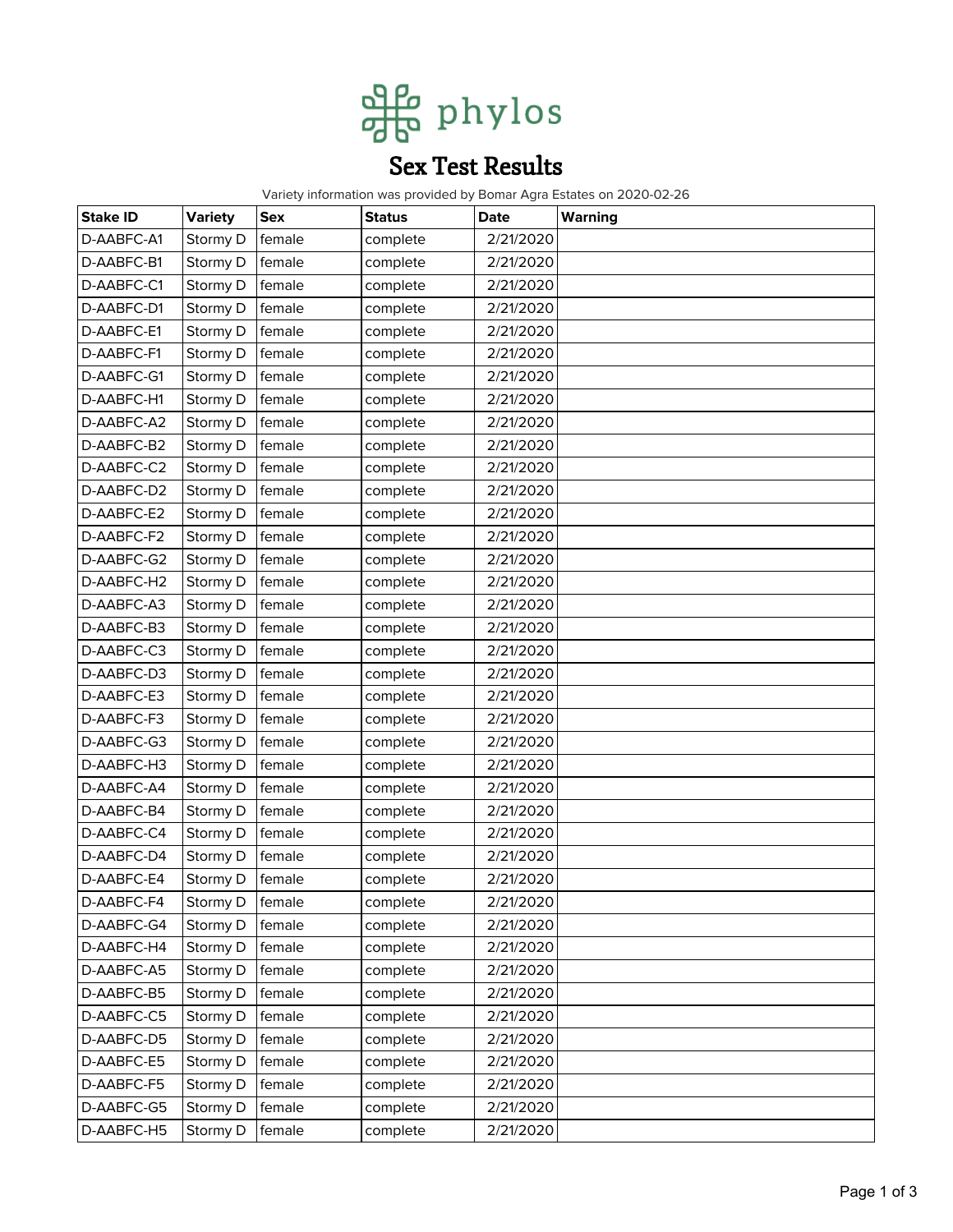

## Sex Test Results

Variety information was provided by Bomar Agra Estates on 2020-02-26

| <b>Stake ID</b> | <b>Variety</b> | <b>Sex</b> | <b>Status</b> | Date      | Warning |
|-----------------|----------------|------------|---------------|-----------|---------|
| D-AABFC-A6      | Stormy D       | female     | complete      | 2/21/2020 |         |
| D-AABFC-B6      | Stormy D       | female     | complete      | 2/21/2020 |         |
| D-AABFC-C6      | Stormy D       | female     | complete      | 2/21/2020 |         |
| D-AABFC-D6      | Stormy D       | female     | complete      | 2/21/2020 |         |
| D-AABFC-E6      | Stormy D       | female     | complete      | 2/21/2020 |         |
| D-AABFC-F6      | Stormy D       | female     | complete      | 2/21/2020 |         |
| D-AABFC-G6      | Stormy D       | female     | complete      | 2/21/2020 |         |
| D-AABFC-H6      | Stormy D       | female     | complete      | 2/21/2020 |         |
| D-AABFC-A7      | Stormy D       | female     | complete      | 2/21/2020 |         |
| D-AABFC-B7      | Stormy D       | female     | complete      | 2/21/2020 |         |
| D-AABFC-C7      | Stormy D       | female     | complete      | 2/21/2020 |         |
| D-AABFC-D7      | Stormy D       | female     | complete      | 2/21/2020 |         |
| D-AABFC-E7      | Stormy D       | female     | complete      | 2/21/2020 |         |
| D-AABFC-F7      | Stormy D       | female     | complete      | 2/21/2020 |         |
| D-AABFC-G7      | Stormy D       | female     | complete      | 2/21/2020 |         |
| D-AABFC-H7      | Stormy D       | female     | complete      | 2/21/2020 |         |
| D-AABFC-A8      | Stormy D       | female     | complete      | 2/21/2020 |         |
| D-AABFC-B8      | Stormy D       | female     | complete      | 2/21/2020 |         |
| D-AABFC-C8      | Stormy D       | female     | complete      | 2/21/2020 |         |
| D-AABFC-D8      | Stormy D       | female     | complete      | 2/21/2020 |         |
| D-AABFC-E8      | Stormy D       | female     | complete      | 2/21/2020 |         |
| D-AABFC-F8      | Stormy D       | female     | complete      | 2/21/2020 |         |
| D-AABFC-G8      | Stormy D       | female     | complete      | 2/21/2020 |         |
| D-AABFC-H8      | Stormy D       | female     | complete      | 2/21/2020 |         |
| D-AABFC-A9      | Stormy D       | female     | complete      | 2/21/2020 |         |
| D-AABFC-B9      | Stormy D       | female     | complete      | 2/21/2020 |         |
| D-AABFC-C9      | Stormy D       | female     | complete      | 2/21/2020 |         |
| D-AABFC-D9      | Stormy D       | female     | complete      | 2/21/2020 |         |
| D-AABFC-E9      | Stormy D       | female     | complete      | 2/21/2020 |         |
| D-AABFC-F9      | Stormy D       | female     | complete      | 2/21/2020 |         |
| D-AABFC-G9      | Stormy D       | female     | complete      | 2/21/2020 |         |
| D-AABFC-H9      | Stormy D       | female     | complete      | 2/21/2020 |         |
| D-AABFC-A10     | Stormy D       | female     | complete      | 2/21/2020 |         |
| D-AABFC-B10     | Stormy D       | female     | complete      | 2/21/2020 |         |
| D-AABFC-C10     | Stormy D       | female     | complete      | 2/21/2020 |         |
| D-AABFC-D10     | Stormy D       | female     | complete      | 2/21/2020 |         |
| D-AABFC-E10     | Stormy D       | female     | complete      | 2/21/2020 |         |
| D-AABFC-F10     | Stormy D       | female     | complete      | 2/21/2020 |         |
| D-AABFC-G10     | Stormy D       | female     | complete      | 2/21/2020 |         |
| D-AABFC-H10     | Stormy D       | female     | complete      | 2/21/2020 |         |